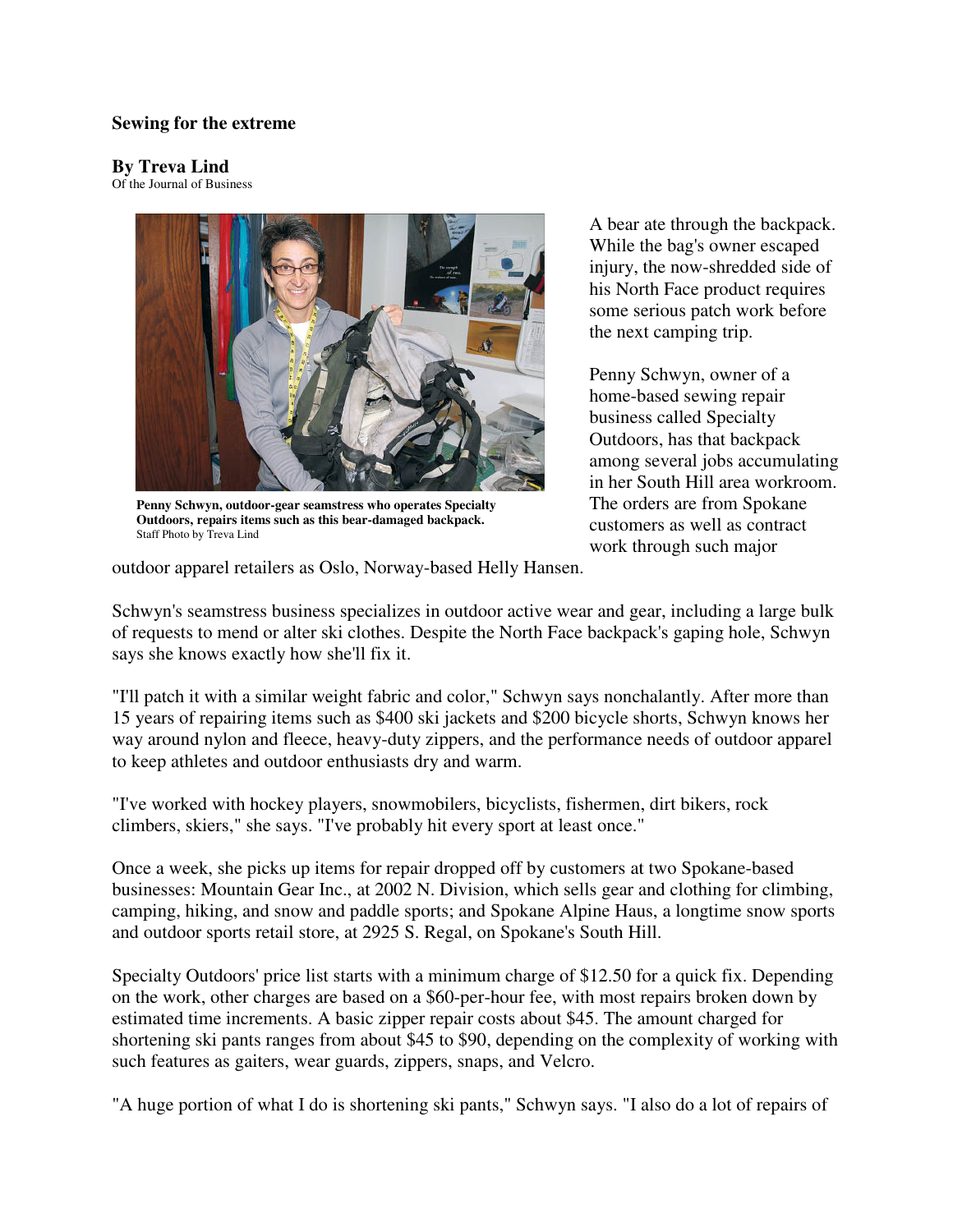old favorite coats, or something that you don't want to throw out because it's expensive Gore-Tex."

She adds, "Often, there's a huge emotional or sentimental attachment to an item, like someone summited whatever mountain in that coat."

The customers who drop off repairs at the stores usually write down a description of the work that is required, but Schwyn will call people if she has any questions about requests.

"The relationship I have with both stores is mutually beneficial," she adds. "I can solve problems for them if someone wants to buy pants, but they're too long, or they come to them with a repair need. I direct people back to the store if they need a product."

She also does modifications to make items work better or last longer, although she no longer does large tent repairs. Two of her current projects include adding cargo pockets to pants for a ski patrol worker, and adding pockets to a small pack to carry avalanche rescue shovels and probes.

About 30 percent of her work comes to her through the mail as a warranty repair contractor with two companies, Helly Hansen and Trew Crew LLC, an outerwear company based in Hood River, Ore. Those companies pay her directly for the under-warranty work.

She says Helly Hansen, for example, has a few people around the U.S. including her who handle warranty repairs for the company.

The other 70 percent of her work involves doing repairs or alterations of items dropped off by people at the two Spokane businesses, and for jobs referred to her business as an authorized U.S. repair center listed by The North Face Inc. to do its after-warranty work.

Schwyn first honed her craft in the 1980s as a sewing supervisor for the Golden, Colo.-based outdoor clothing company Mountainsmith. After moving to Spokane in 1991 with her husband and two children, she decided to resume that work in 1996 from home to earn extra income.

Schwyn adds that she strives to equal factory quality work, and that she understands such outdoor apparel industry terms as seam sealing, also known as seam taping, which keeps moisture from leaking through clothing items.

"That's what sets me apart, the alterations and aftermarket modifications I can do, and I understand the materials," she asserts.

She orders much of the materials she needs for repairs through the mail and online. "You can't get it in town," she says.

Schwyn says that she has run her business over the years mainly on a part-time basis to supplement her family's income. Over that time, the Schwyn family has enjoyed many of the same outdoor activities that her customers do. They ski, go mountain biking, camp, hike, and do